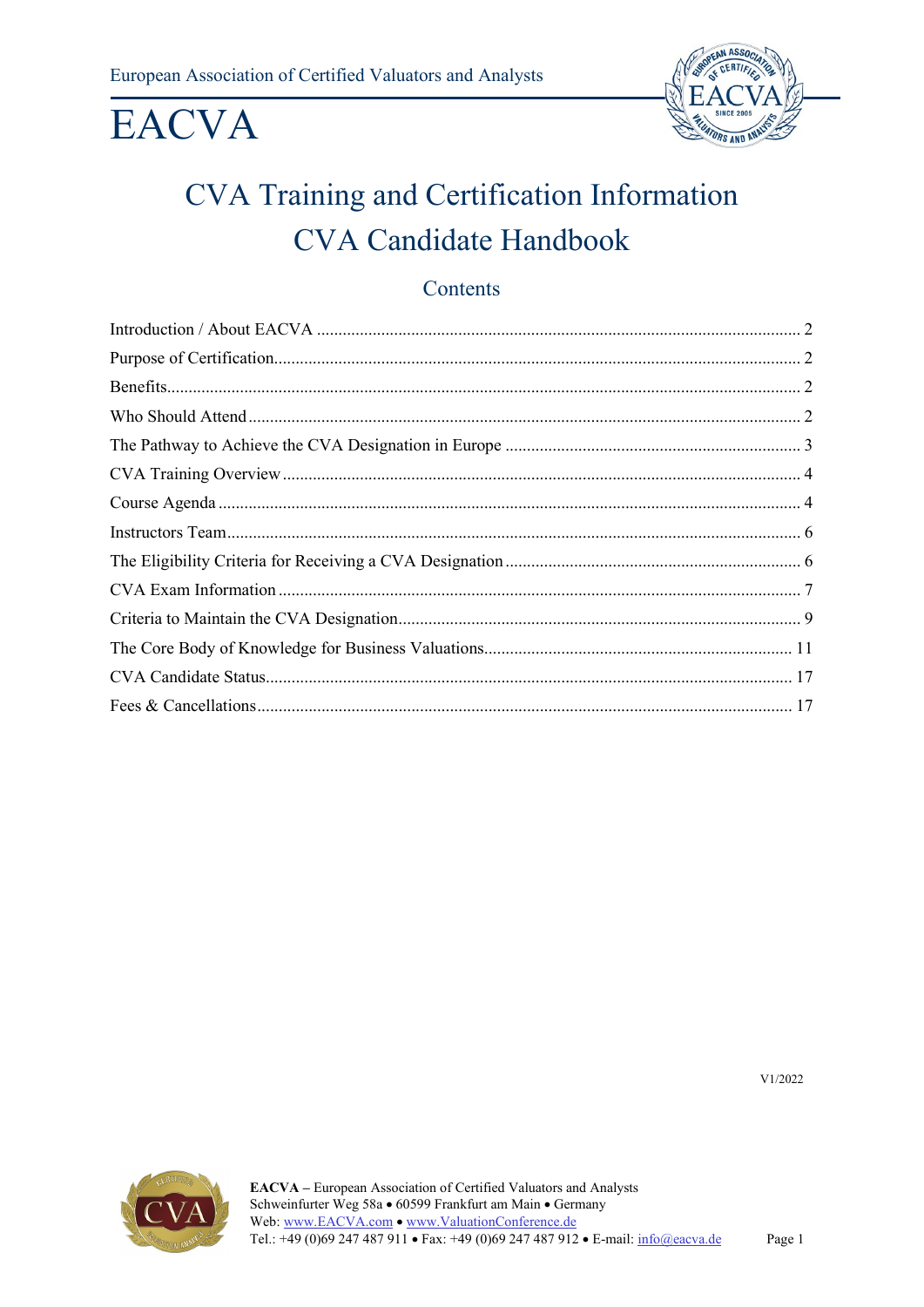

### <span id="page-1-0"></span>Introduction / About EACVA

European Association of Certified Valuators and Analysts [\(EACVA\)](http://www.eacva.com/) is the largest business valuation association in Europe with more than 17 years of experience supporting the business valuation profession. EACVA is a VPO Member of the International Valuation Standards Council [\(IVSC\)](https://www.ivsc.org/) and the European Chapter of the National Association of Certified Valuators and Analysts [\(NACVA\)](http://www.nacva.com/). EACVA has about 900 individual members from 15 European countries, having qualified over 1,000 business valuation professionals in Europe at the trainings for the most widely recognized and globally renowned business valuation credential CVA since 2005.

The Certified Valuation Analyst (CVA) designation serves to advise other professionals, prospective clients, and the community at large that the certificant has satisfied the Association's rigorous standards of professionalism, expertise, objectivity, and integrity in the field of business valuation.

## <span id="page-1-1"></span>Purpose of Certification

The examination and recertification process are designed to ensure a valuation practitioner who earns the CVA has the requisite skills and ethics to uphold the highest standard for competent practice in the business valuation profession. CVA's use established standards to estimate the economic value of businesses for purposes related to business purchases and sales, as well as disputes related to divorce litigation, taxes, partners' ownership interests, contested estates, and other purposes.

### <span id="page-1-2"></span>Benefits

The CVA training program delivers the most comprehensive and complete foundational training teaching to the international [The Core Body of Knowledge for Business Valuations](#page-10-0) on how to value private & public business enterprises and prepares attendees to pass the CVA exam.

After completing this course, attendees will be able to

- identify the fundamental steps to valuing a business from beginning to end,
- identify an appropriate valuation method within the valuation approaches based on the specific purpose of value,
- recognize the differences in the various standards of value for businesses and the nuances of their application in a business valuation engagement, etc.

By achieving a CVA certification, you will gain credibility in the business community and will be able to demonstrate competency as a valuation professional. CVA credential will put you in a stronger position to better serve your clients.

### <span id="page-1-3"></span>Who Should Attend

Business valuation professionals, auditors, corporate finance consultants, investment managers, controllers, financial analysts and consultants, M&A consultants, lawyers, tax consultants, employees of companies whose business plan includes growth/change via acquisitions and/or divestitures; and anyone else who deals with business value in the course of his or her work.

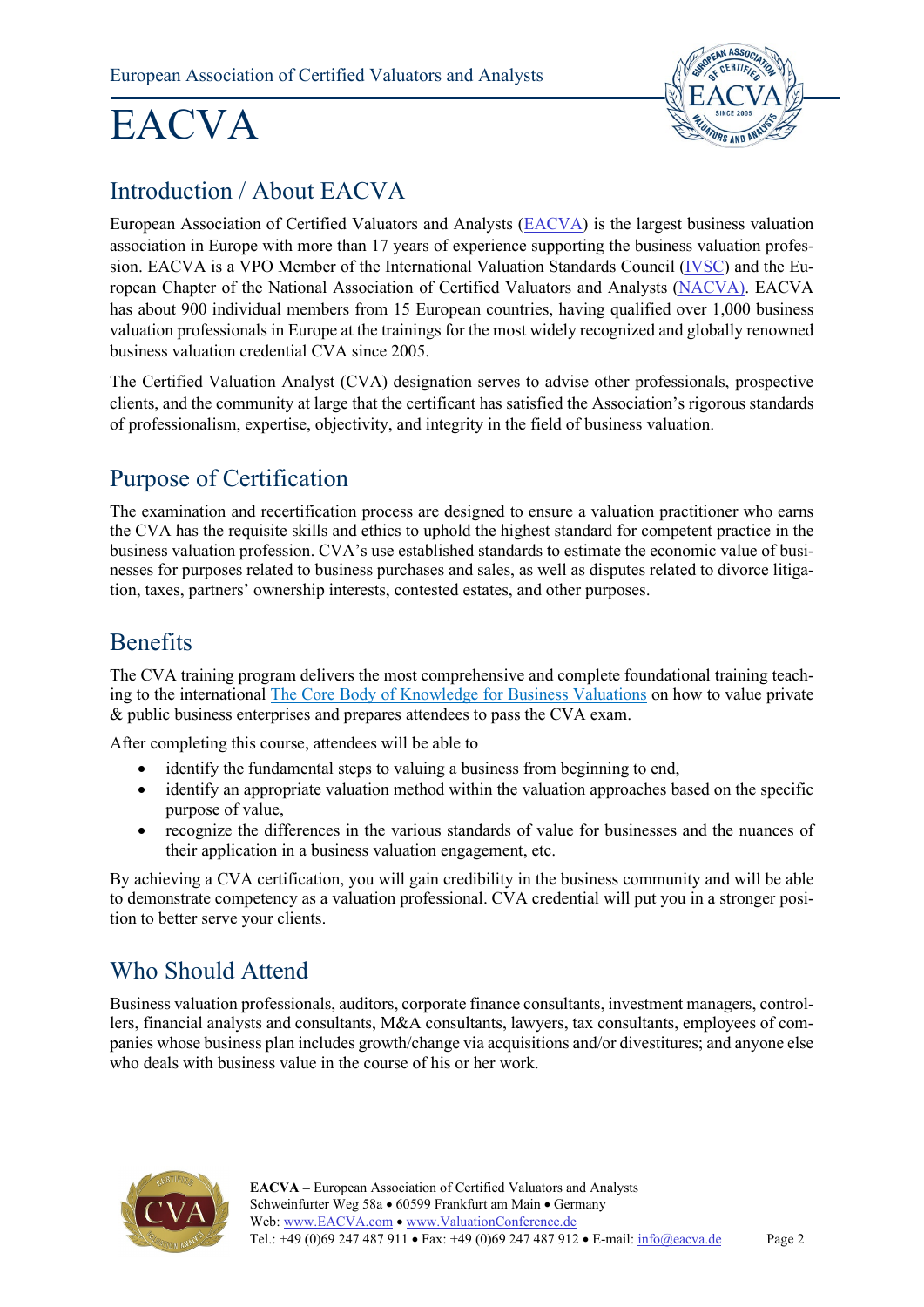

## <span id="page-2-0"></span>The Pathway to Achieve the CVA Designation in Europe

- 1. Study of the **Business Valuation Body of Knowledge** through attendance of the **live classroom or live online training**. The CVA training delivers the most comprehensive and complete foundational training, teaching to the international [The Core Body of Knowledge for](#page-10-0) Business Valuations on how to value business enterprises:
	- Business valuation methodologies, approaches, and case studies
	- Professional standards and ethics
	- Specialty areas of valuation practice

Understanding and applying the generally accepted business valuation methodologies and approaches and adhering to professional standards that govern the business valuation profession will put you in a stronger position to better serve your clients.

- 2. Pass the **CVA Proctored Exam** (multiple choice test) as an on-site exam following an EACVA training course or schedule an exam administration at a testing center in your region or live remote proctoring.
- 3. Successfully demonstrate that applicant meets EACVA/NACVA's **Experience Threshold** by completing a sample **Case Study** or submitting a signed (real life) valuation report in English language prepared in the last 12 months, for peer review.
- 4. Maintain annual **Practitioner Membership** with EACVA/NACVA.



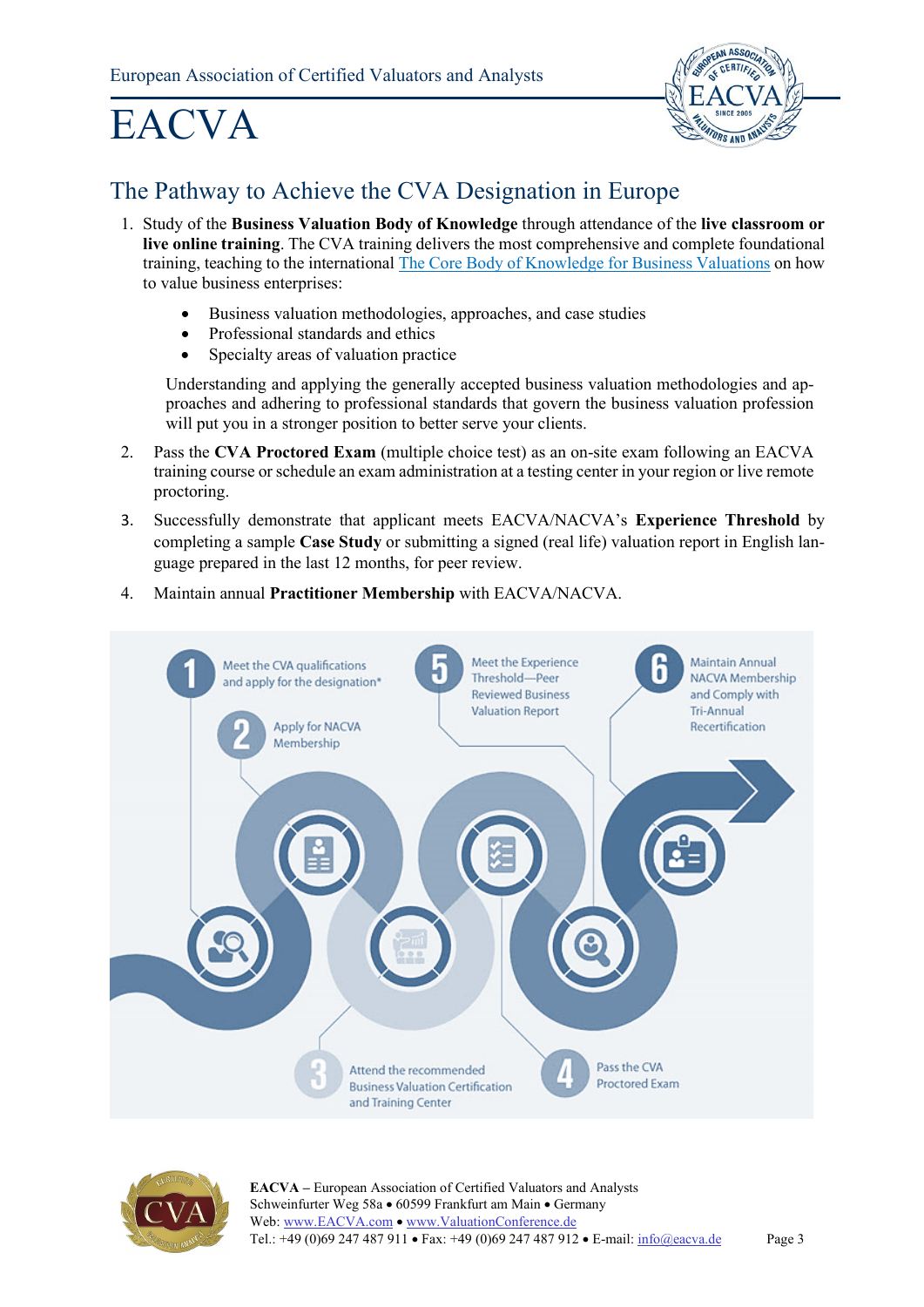

### <span id="page-3-0"></span>CVA Training Overview

The training is a five-day live classroom training or a five-and-half-day live online training program with an experienced team of renowned instructors who prepare attendees to pass the CVA exam. Training delivers the most comprehensive and complete foundational training, teaching to the international [The Core Body of Knowledge for Business Valuations](#page-10-0) (BOK), which is *not* dependent on U.S. tax or case law but is global in application to business valuation methodologies and approaches.

### <span id="page-3-1"></span>Course Agenda

- I. Business Valuation Fundamentals, Techniques & Theory (2 days)
	- Introduction to Business Valuation
	- Financial Statement Analysis and Calculation of Financial Ratios
	- Generating Economic/Normalized Financial Statements
	- Defining and Estimating the Future Benefit Stream
	- Capitalization/Discount Rates
	- Commonly Used Methods of Valuation
	- Valuation Discounts and Premiums
	- Professional Standards
	- Defining the Valuation Engagement and Obtaining the Necessary Information
	- Search for Adjustments
	- Practice Case − Workshop
- II. The Market Approach Completed Transactions Method  $(\frac{1}{2} \text{ day})$ 
	- Understanding and Applying the Market Approach to Valuation
	- Data Sources Commonly Used for the Completed Transactions Method

#### III. The Market Approach – Guideline Public Company Method  $(\frac{1}{2} \text{ day})$

- Multiple-Based Valuation: Basics
- Valuation Process
- Assocs and Joint Ventures
- Enterprise Value Multiples
- Disentangling Multiples
- Equity-Multiples
- Forward vs. Trailing Multiples
- Regression Analysis
- Measuring and Splitting Performance of PE Investments
- Case Study

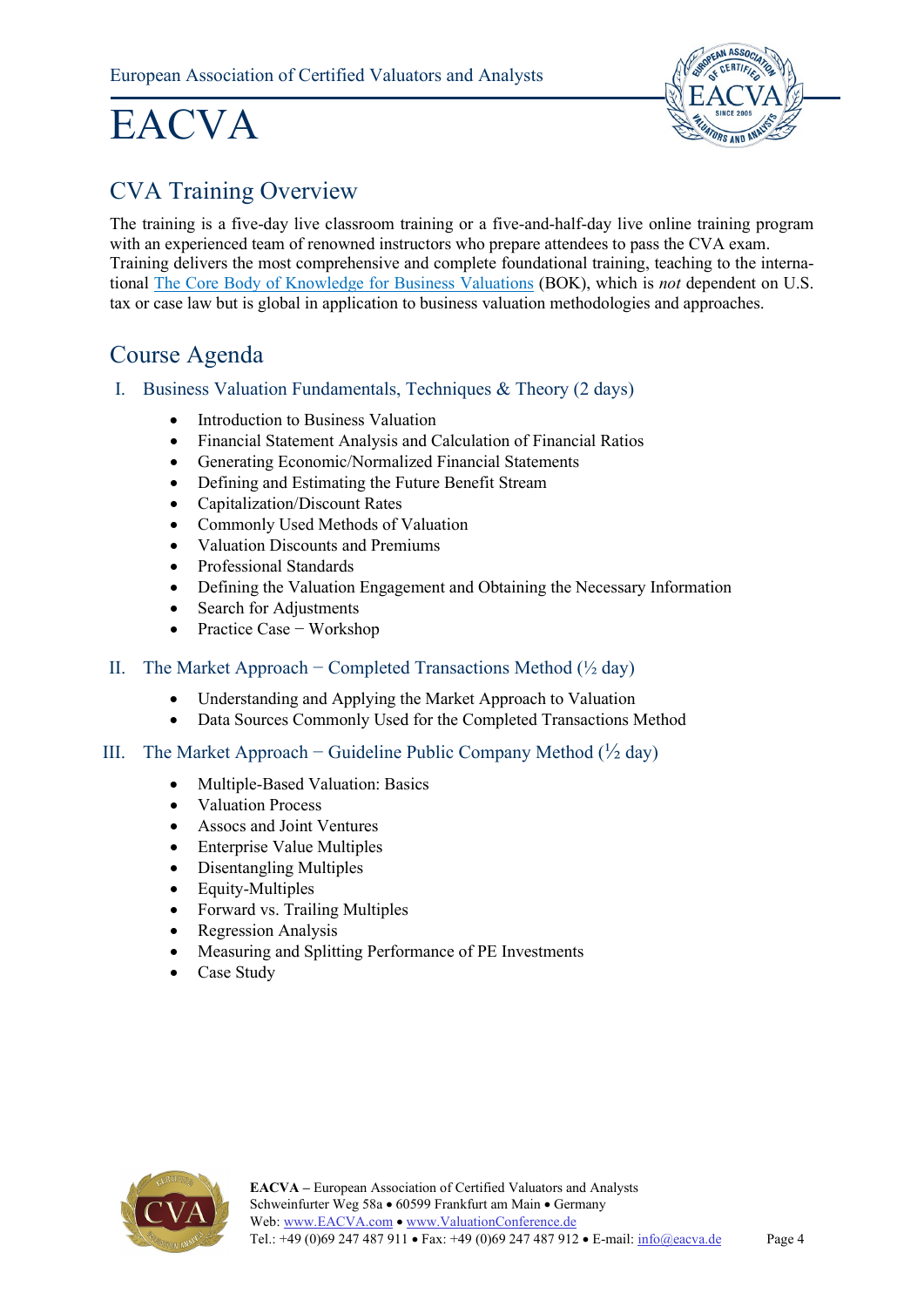

#### IV. Applications of the Income Approaches: DCF in Depth (1.5 days) – DCF Case Study: Valuation & Reporting of a European Mid-Market Company –

- Standards Comparison incl. the IVS (International Valuation Standards)
- Business- and Peer-Group Analysis
- Integrated Financial Planning as the Backbone of Each DCF Model (P&L, Balance Sheet, Cash Flow Statement, Tax Planning)
- Scenario Analysis, Simulation
- Terminal Value, Different Approaches, and Assumptions, Competitive Advantage Period, Steady State, Convergence
- Details on Cost of Capital:
	- CAPM: Beta in depth for the use in practice
	- Debt-Beta
	- Unlevering and relevering formulas depending on different assumptions regarding tax shields and debt-beta
	- Circular problems and the solutions in practice
	- Modifications of CAPM: e.g. Size Premia in Europe
- DCF-Methods:
	- Entity Methods: WACC, APV, Total Cash Flow-WACC
	- Net-Debt
	- Equity Method: Flow to Equity
- Special Valuation Issues:
	- Cash flows in different currencies
	- Local CAPM vs. Global CAPM
	- Country Specific Risk

#### V. Valuation of Intangible Assets  $(\frac{1}{2} \text{ day})$

- Fundamentals of the Valuation of Intangible Assets
- Identification of Intangible Assets
- Valuation Approaches:
	- Overview
	- Valuation of Assembled Workforce
	- Valuation of Technology
	- Valuation of Trademarks and Other Marketing Related Assets
	- Valuation of Customer and Order Backlog
	- Tax Amortization Benefit
- Asset Specific Cost of Capital
- IFRS 3 and Fair Value Measurement Framework (IFRS 13)
- Impairment Test (IAS 36)
- Summary of Assumptions for Fair Value and Value in Use

#### VI. Exam Preparation – CVA Proctored Exam and Business Valuation Report (Case Study)

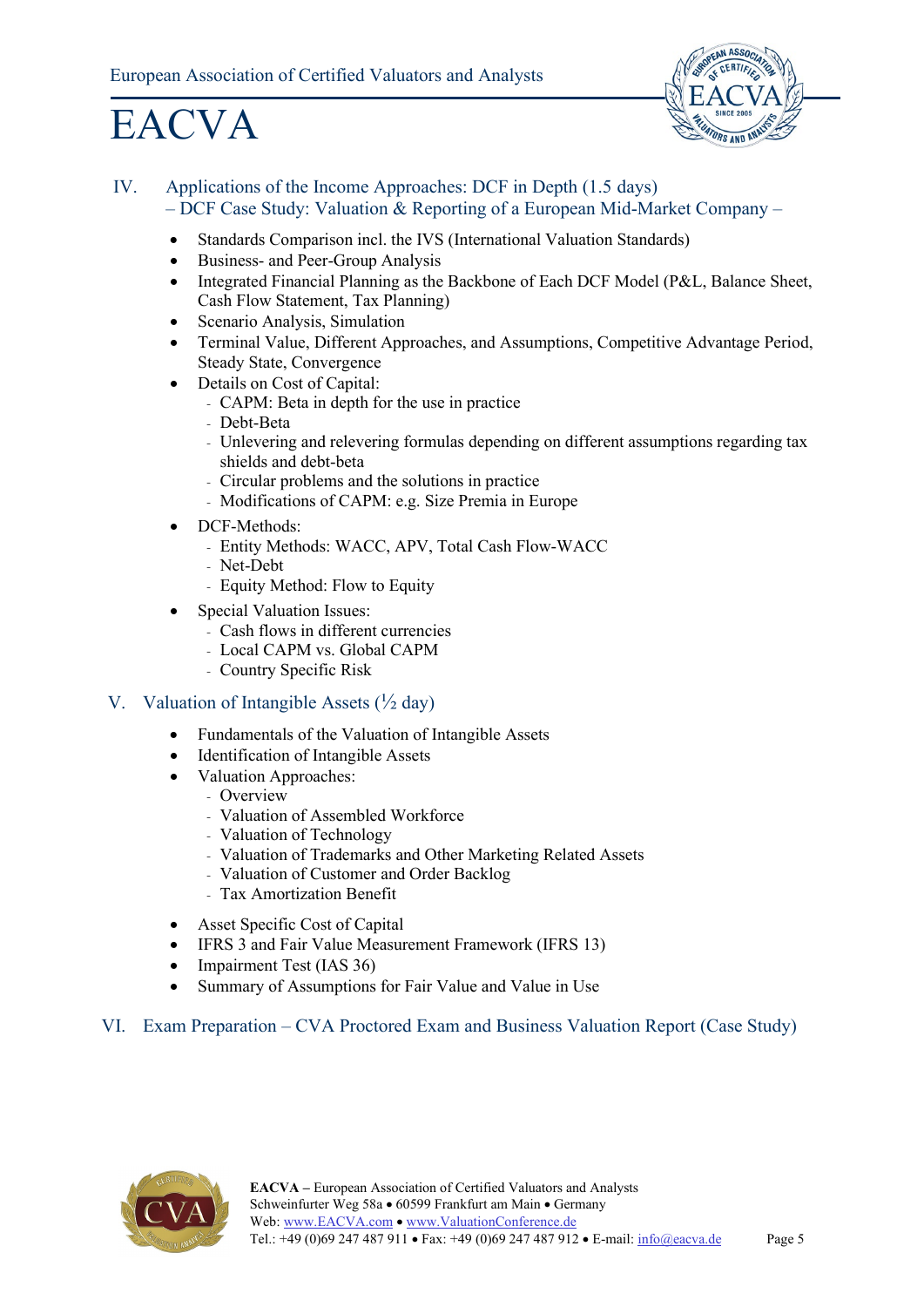

### <span id="page-5-0"></span>Instructors Team

- WOLFGANG KNIEST, DIPL.-KFM. CVA, founder and managing director of the European Associa-tion of Certified Valuators and Analysts [\(EACVA\)](https://www.eacva.de/ihre-eacva/geschaeftsfuehrung.html), member of the editorial board for the journal BewertungsPraktiker, Independent corporate valuation consultant, Member of NACVA's Valuation Credentialing Board (VCB).
- LARI MASTEN, MSA, CPA, ABV, CFF, CVA, CPVA ABAR, MAFF, founder and managing director of [Masten Valuation,](http://www.mastenvaluation.com/about-us.html) LLC and National Business Advisors, LLC, Chairman of the editorial board for The Value Examiner, adjunct professor at the University of Denver.
- PROF. DR. MATTHIAS MEITNER, CFA, Managing Partner at [VALUESQUE,](https://valuesque.com/en/about-us/) Professor for Finance, Accounting & Business Valuation & Chair of the Centre for Business Values at the International School of Management (ISM), Heading the Expert Network "Equity Valuation and Analysis" of the CFA Society Germany.
- PROF. DR. ULRICH MOSER, WP, STB , CVA, Chair of Business Administration, in particular taxation, finance, and accounting at th[e University of Applied Science Erfurt,](https://www.fh-erfurt.de/wlv/en/wi/lehrende/ulrich-moser-eng/) one of the co-founders of EACVA.
- PROF. DR. BERNHARD SCHWETZLER, CVA, Chair of Financial Management [HHL Leipzig Gradu](https://www.hhl.de/faculty-research/prof-dr-bernhard-schwetzler/)[ate School of Management,](https://www.hhl.de/faculty-research/prof-dr-bernhard-schwetzler/) Chairman of the expert groups "Fairness Opinion" and "Corporate Transaction and Valuation" of the Society of Investment Professionals in Germany (DVFA), one of the co-founders and member of the board of EACVA.

## <span id="page-5-1"></span>The Eligibility Criteria for Receiving a CVA Designation

To qualify for the CVA designation, the applicant must:

- I. Hold **a business degree** (i.e., management, economics, finance, marketing, accounting, or other business field) and/or a Master of Business Administration (MBA) or higher business degree from an accredited college or university; *or* hold an active, valid, and unrevoked **CPA license** issued by a legally constituted state authority or hold the Chartered Accountant [CA] designation.
- II. Be able to demonstrate **substantial experience in business valuation**. It could mean:
	- a) Two years or more full-time or equivalent experience in business valuation and related disciplines; *or*
	- b) Having performed 10 or more business valuations where the applicant's role was significant enough to be referenced in the valuation report or a signatory on the report; *or*
	- c) Being able to demonstrate substantial knowledge of business valuation theory, methodologies and practices. For example, having a combination of published works on the subject and completed either a PhD in finance or economics or a doctor of business administration (DBA) from an accredited institution of higher education and having some work experience. *Or*, having obtained a certification from another recognized valuation-accrediting organization.
- III. Submit three business and three personal **references** (valuation practices are predominantly learned through on-the-job and post degree training activities. References (e.g. your colleagues, manager/supervisor/employer, etc.) confirm that the applicant has the experience in business consulting necessary to understand valuation theory, methodologies, and practices).

#### IV. Attend a **CVA training program**.

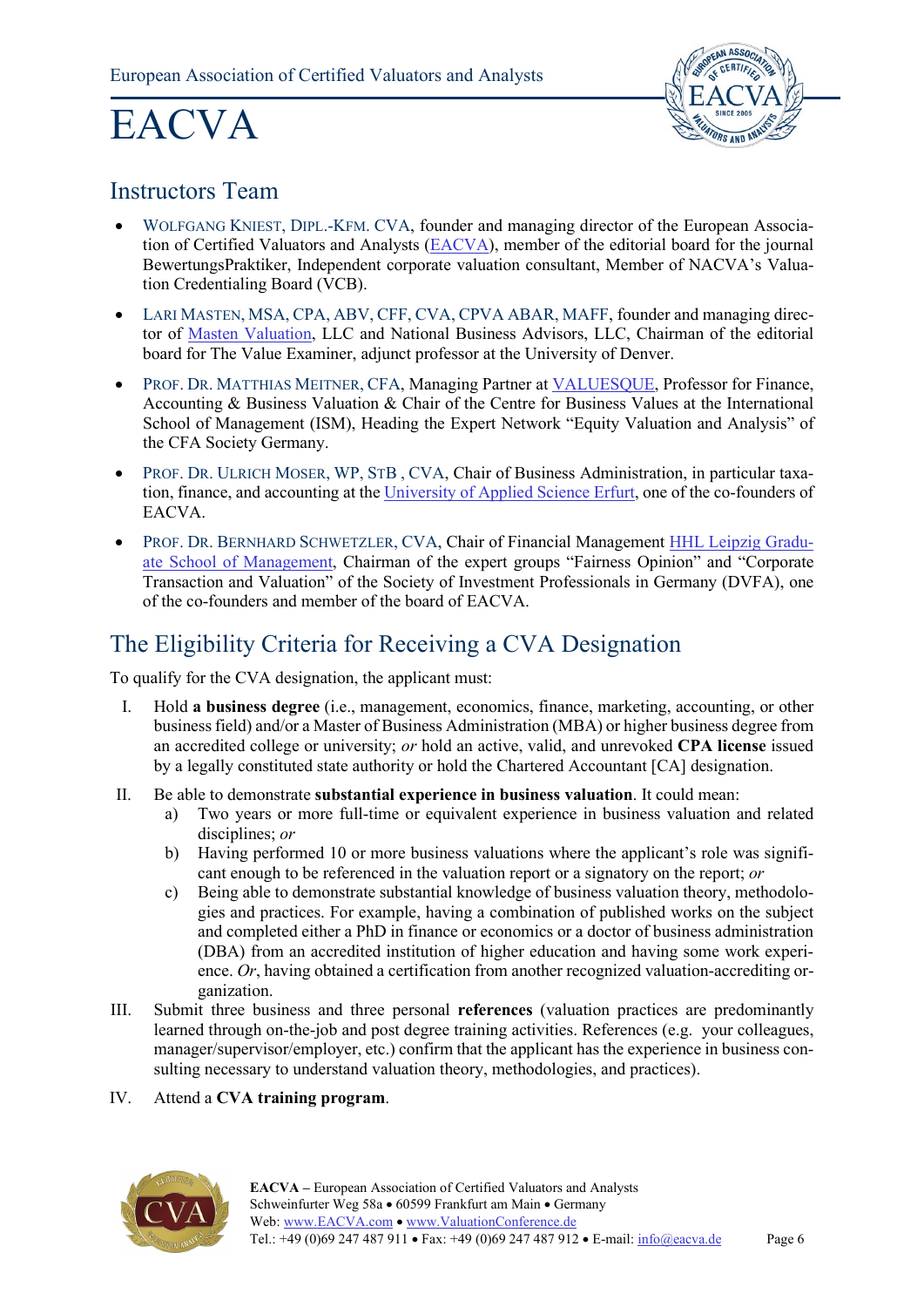

- V. Pass a comprehensive, five-hour, multiple-choice, proctored **CVA examination**.
- VI. And successfully demonstrate that applicant meets EACVA/NACVA's Experience Threshold by completing a sample **Case Study** (a valuation report). Completion of the Case Study demonstrates that the applicant has the ability to apply his or her valuation knowledge in a real-life setting and prepare an acceptable valuation report.

### <span id="page-6-0"></span>CVA Exam Information

#### EXAM OVERVIEW:

The certification exam is designed to test the applicant's business valuation knowledge. The five-hour proctored exam is administered either via computer-based testing, live remote proctoring, or paper-andpencil exam, depending on the test location and modality. Paper-and-pencil exams may be used following training courses. CVA exam consists of 400 multiple-choice questions designed to measure general competency across the nine domains defined in the Body of Knowledge as being necessary for entrylevel valuation analysis.

#### EXAMINATION SITES AND REMOTE PROCTORED TESTING:

The proctored exam is administered at the conclusion of the training program on-site or at one of hundreds of computer-based testing locations NACVA has contracted throughout the U.S. and internationally, for the applicant's convenience, or through live remote proctoring provided by Kryterion. Candidates may choose to take the exam at the conclusion of a training program whether or not they have participated in this training course.

If a testing center is not available where the candidate is located, they may contact EACVA to make alternate testing arrangements.

#### EXAM DAY (WHAT TO BRING TO AN EXAM SITE):

- Candidates must bring a basic calculator and have their ID (e.g. passport, driver's license, or other state-issued ID) available and ready to show the proctor before starting the session.
- Candidates taking the exam at a Kryterion test center or via live remote proctoring will receive an exam confirmation e-mail with a test authorization code. Test center candidates should bring a copy of their e-mail, two forms of identification (one must be a photo ID), a basic calculator, and the authorization code in the confirmation letter. Live remote proctoring candidates must present a valid photo identification to the web-cam for validation by the proctor during the authentication process. The name and photo on the identification must match the candidate and the authorization provided by NACVA. Candidates should have their ID available and ready to show the proctor before starting the session.
- Examples of acceptable identification include driver's license, passport, or other state-issued ID. Unacceptable identification includes an employment ID, student ID, etc.

#### LIVE REMOTE PROCTORING (LRP)

LRP is a mode of test administration that allows approved candidates the ability to take the certification exam at a location and time of their choosing using the candidate's own computer. The administration is monitored in real time by a remote proctor who observes the candidate via video and audio and enforces the exam administration rules throughout the exam. LRP exams are also recorded to allow for additional security monitoring. LRP allows candidates the flexibility to select the date, time, and location that is best for them. Pending available appointments, the exam may be taken 24/7 in a candidate's own

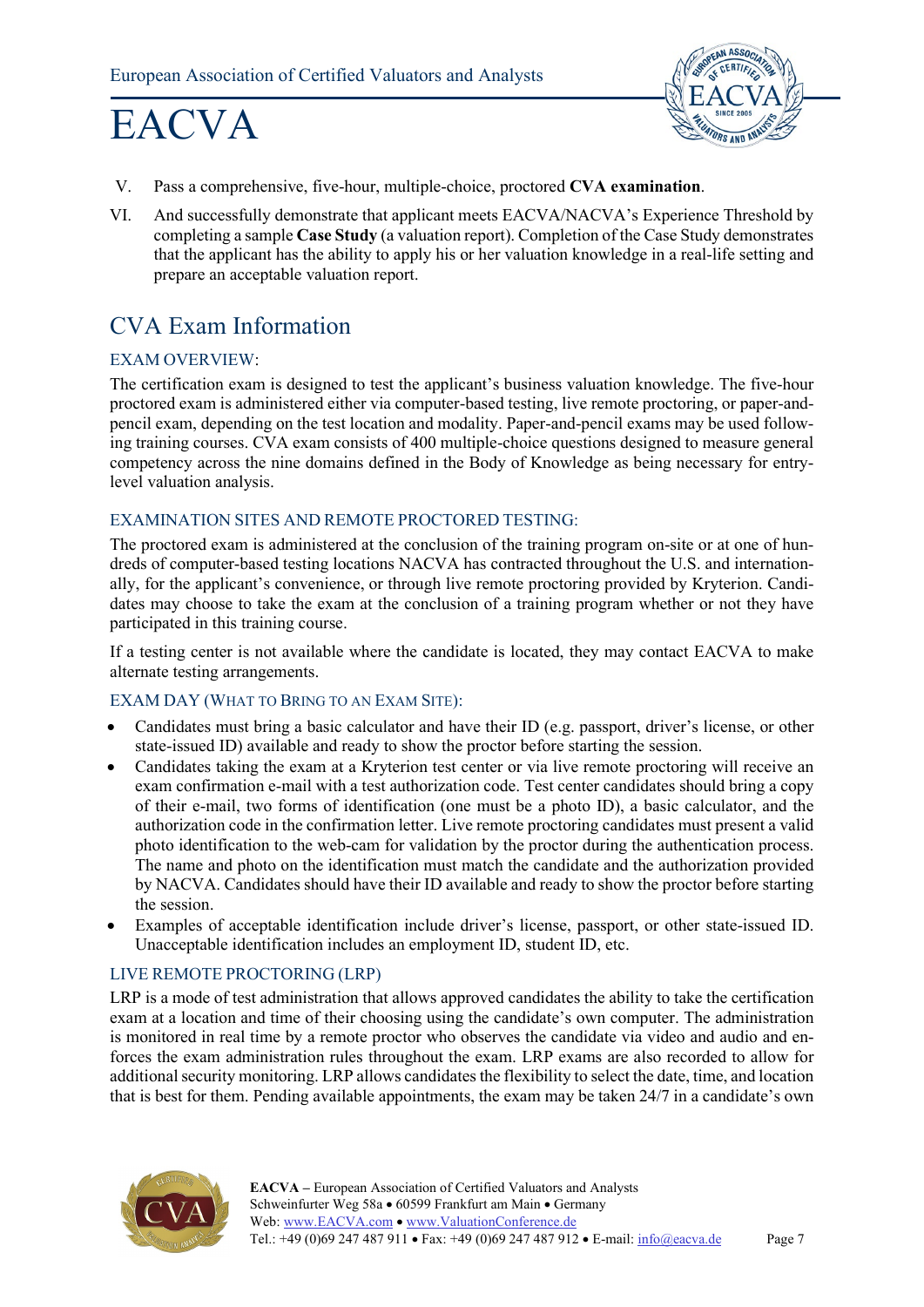

home or office. Note – individuals other than the approved candidate may not be in the same room as the candidate at any point during the exam administration. Therefore, candidates should plan to take the exam in a private room where they will not be disturbed at any point during testing.

#### PREPARING FOR THE LIVE REMOTE PROCTORING EXPERIENCE

Visit [https://kryterion.force.com/support/s/Videos?language=en\\_US](https://kryterion.force.com/support/s/Videos?language=en_US) to view videos that will help you prepare for a live remote proctored exam experience.

Candidates must meet the following technology requirements in order to take the exam via LRP:

- A well-working desktop or laptop computer with a minimum of 50MB available space, and updated with the latest available Operating System through Windows or MAC.
- Tablets, Chromebooks, and cell phones do not meet the requirements.
- A high-speed internet connection. A wired internet connection is recommended as a wirelessinternet connection may not offer enough speed.
- A web cam. Any built-in or external, working webcam with 720p resolution (a laptop camera is acceptable).
- Working speakers connected to the computer.
- A microphone connected to the computer (consider a webcam with a built-in microphone).
- Browser compatibility: Internet Explorer 11, Google Chrome, Firefox, or Safari.

How to Test Your Equipment: *To test your current Internet connection speed* open [www.kryterionon](https://www.kryteriononline.com/systemcheck/)[line.com/systemcheck](https://www.kryteriononline.com/systemcheck/) and follow steps 1-6 to measure your connection speed and compare your results to the required speeds. Kryterion does not permit the use of virtual machines for Online Proctored (OLP) exams. Use of a personal (non-work-related) computer and network are recommended. Office networks and systems frequently employ security settings that interfere with the Kryterion Sentinel software required to conduct secure OLP exams – even for individuals with administrative user accounts. You must disable all software that could interfere with your online proctored exam session. This includes, but is not limited to, pop-up blockers, antivirus software, firewalls, VMWare/Bootcamp, Skype, Photobooth, and TeamViewer.

#### TEST SECURITY PROVISIONS:

- All examination administrations are monitored by trained proctors. Access to the testing area is strictly monitored. Only authorized personnel are permitted to enter during a test session.
- Candidates should not bring personal items to the examination site. Personal items will not be accessible during a test session. This includes bags, purses, wallets, hats, briefcases, books, beepers, cell phones, computers, and smart watches, with the exception of a simple nonprogrammable calculator, must be stored outside of the testing area
- All cell phones and other electrical equipment should be powered off before being placed in the storage compartment to prevent disruption. Items too large to be stored in the compartment must be stored off the premises.
- The testing area will be observed by a trained proctor whenever testing is in progress.

#### EXAM GRADING:

Based on expert evaluation and recommendation from NACVA's testing consultant, the VCB establishes the passing score for the exam. The Exam and Grading Committee comprises the SMEs for NACVA and its responsibility to review and make recommendations on grading procedures, answer keys, and the quality of questions on a periodic basis. Its members also have the charge to feed questions and answers and review questions and answers already in or submitted to NACVA's Q&A database and

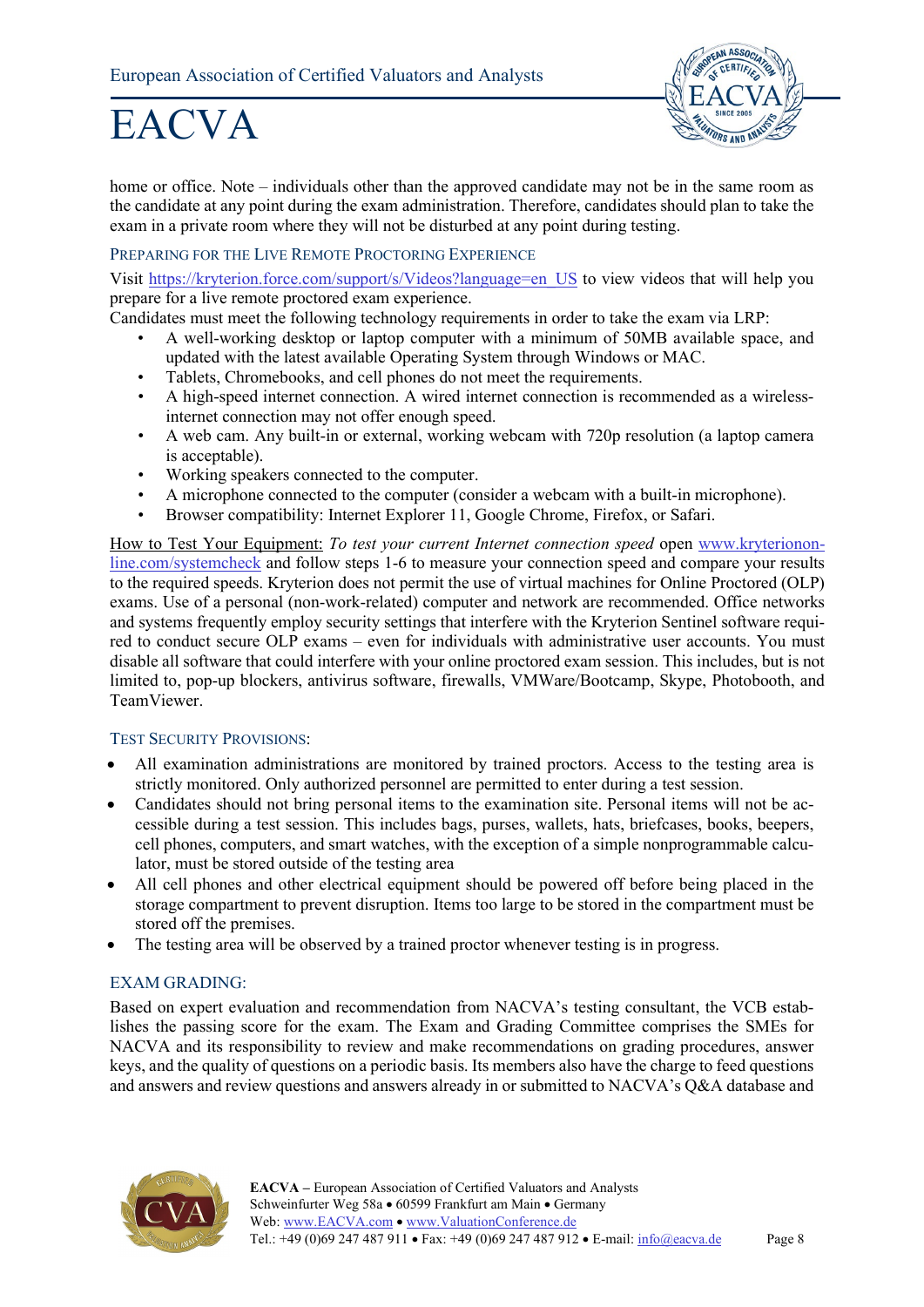

assess exam content for balance in addressing all relevant topics. The Committee's primary purpose is to provide added assurance NACVA's examination and grading processes are of the highest integrity.

#### EXAM RESULTS:

Candidates receive the results of the multiple-choice exam via e-mail and a letter sent from NACVA/EACVA staff within one to two weeks of completing the multiple-choice exam. Failing candidates receive a letter noting areas of weakness. Exam results will not be disclosed to anyone else without written permission from the applicant/candidate/certificant. After passing the exam and completing all eligibility requirements, candidates receive a letter from EACVA/NACVA confirming their certification status.

The exam, if failed, may be retaken for a fee.

### <span id="page-8-0"></span>Criteria to Maintain the CVA Designation

#### USE OF THE CVA CERTIFICATION MARK

- Once all certification requirements have been successfully met, candidates will receive written notification of their certification status. Once this notification has been received, designees may use the certification mark as permitted by EACVA and NACVA. Use of the CVA logo is limited to only those individuals holding valid certification. Candidates who pass the examination and meet the Experience Requirements may display the CVA initials after their name, display their certificate, and identify themselves as either a "CVA" or a "Certified Valuation Analyst". The name and logo may be used only in connection with a certified individual and not with any company or group.
- The use of the CVA certification mark, except as permitted by this policy, requires written authorization by EACVA and NACVA. Individuals that fail to maintain certification, or whose certification is suspended or revoked, must immediately discontinue use of the CVA and are prohibited from stating or implying that they hold the certification.
- Certified individuals may not make misleading, deceptive, or confusing statements regarding their certification status. Certificants may not suggest that they have expertise outside of the scope of their professional credentials and training.

#### MEMBERSHIP

To obtain and hold an active Certified Valuation Analyst (CVA) credential it is required to be a **Practitioner Member** of EACVA/NACVA. Practitioner membership is granted to those who have demonstrated through education, experience, and/or other criteria that they meet the qualifications to apply for the designation of Certified Valuation Analyst (CVA). Practitioner Membership carries with it all the rights, privileges, and benefits offered by the Association.

#### RECERTIFICATION

All CVA's must comply with a tri-annual CVA designation Recertification policies. The recertification requirement is designed to enhance the continued competence of CVA's by ensuring continual training, awareness of recent developments, and being alert to quality issues as described below.

EACVA's/NACVA's recertification process follows a 60-point / 60-CPE (Continuing Professional Designation credits) system, whereby designees must obtain 60 points to comply with recertification. One CPE equals one point. The point system allows for additional (Bonus) points for attendance to training (recommended programs) that EACVA/NACVA considers especially helpful for practitioners to stay

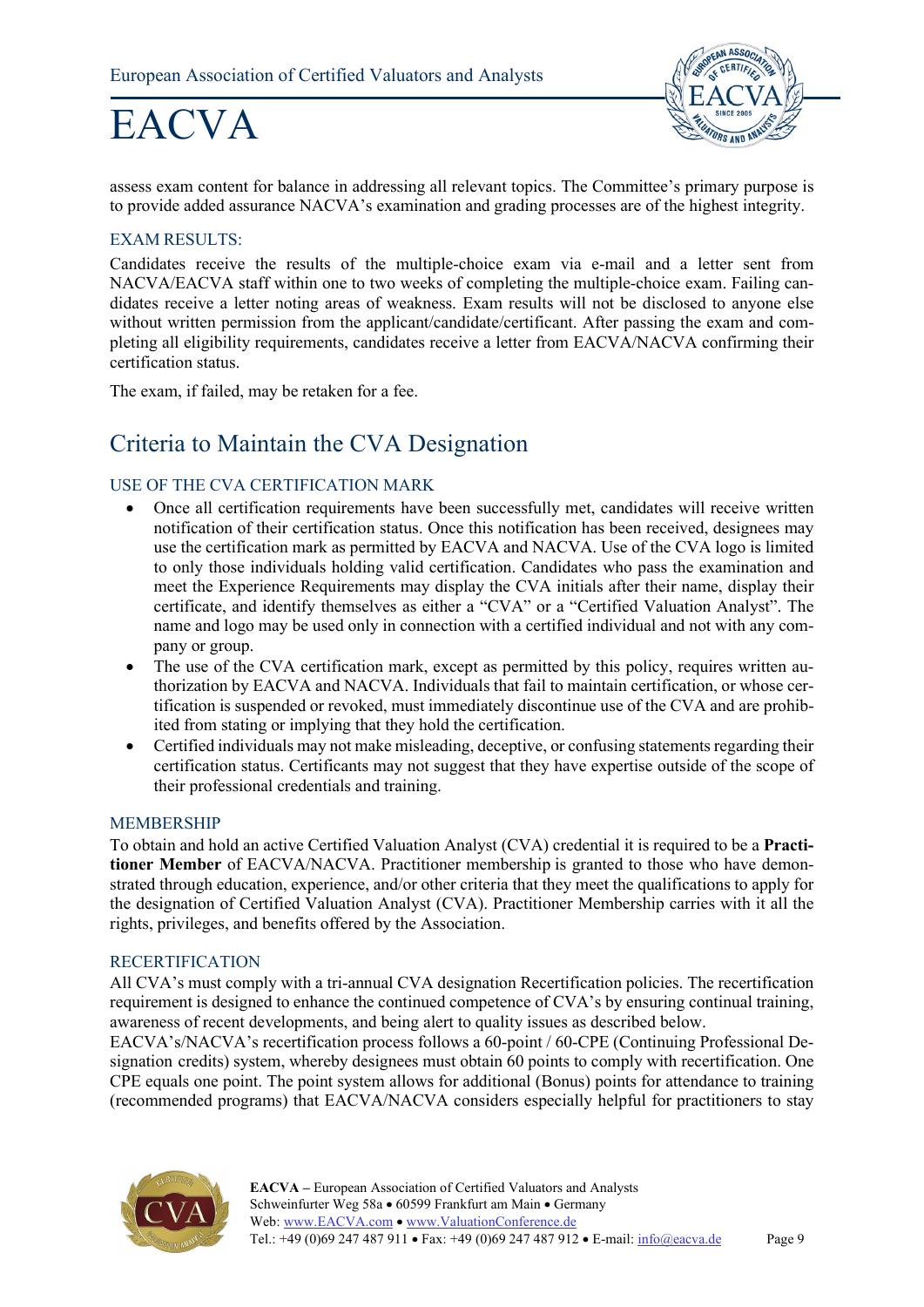

well-rounded in the performance of their services, increase their awareness of recent industry developments, and be alert to issues that lead to, or contribute to, the quality of one's work product. It also awards points for contributions to industry knowledge upon meeting certain criteria. By obtaining additional points, one can reduce the 60-hour CPE requirement to as low as 36 hours in a three-year cycle.

Based on the frequency of changes and developments in the industry recertification requirements must be completed every three years. This period starts with the first full calendar year after receiving the designation and in three-year cycles thereafter. For example, if the designee certified in July 2019, the recertification cycle begins January 1, 2020, with compliance due by December 31, 2022. CPE must be earned in the years 2020, 2021, and/or 2022. Using the example above, the next compliance due date would be December 31, 2025. CPE earned from programs in your reporting cycle should relate to business valuation, financial litigation/financial forensics, forensic accounting, financial statement analysis, gift and estate planning, professional standards, exit planning, accounting, economics, tax, audit, M&A, fraud, transaction advisory services, healthcare valuation, and ethics qualify towards recertification, etc. Credential holders who do not comply will be placed on Inactive status. Please contact EACVA at : [member-service@eacva.de](mailto:member-service@eacva.de) to get more details on the CVA recertification.

#### INACTIVE STATUS

Certified designee members who wish to defer recertification compliance and reporting due to extended inactivity in business valuation or for other reasons such as unemployment or a medical condition, but do not want to lose their certification, may elect Inactive status for up to five years. Under this election (which is automatically imposed for non-compliance with recertification), the designee *cannot* use his or her CVA designation in any capacity, i.e., on business cards, curriculum vitae, signed reports, firm/company website, company letterhead, yellow pages, other organization websites, social media (LinkedIn, Facebook, etc.), etc.—and will have to fulfill his or her recertification requirements for one reporting period to reactivate.

- If reactivation occurs within one year, the designee will keep his or her original date of certification, and will continue on the original recertification cycle.
- If reactivation occurs within one to three years, the designee's effective date of certification will not be changed, but they will be placed on a new three-year recertification cycle.
- Designees who have gone more than three, but less than five years as Inactive, are required to take at least two Recommended CPE Bonus Point Programs to fulfill part of their CPE recertification requirement. This is to assure they are abreast of recent industry developments. Designee's effective date of certification will not be changed, but they will be placed on a new three-year recertification cycle.
- Five or more years of Inactive status require that one retake either the CVA exam; and if seven or more years, CVAs are also required to submit a sample Case Study or actual valuation report prepared in the last 12 months. Designee's effective date of certification will change to the date designee passes the exam, or the date designee successfully passes the valuation report, and they will be placed on a new three-year recertification cycle.

Designees who want to reestablish their designation may do so, but will be assessed a reactivation fee.

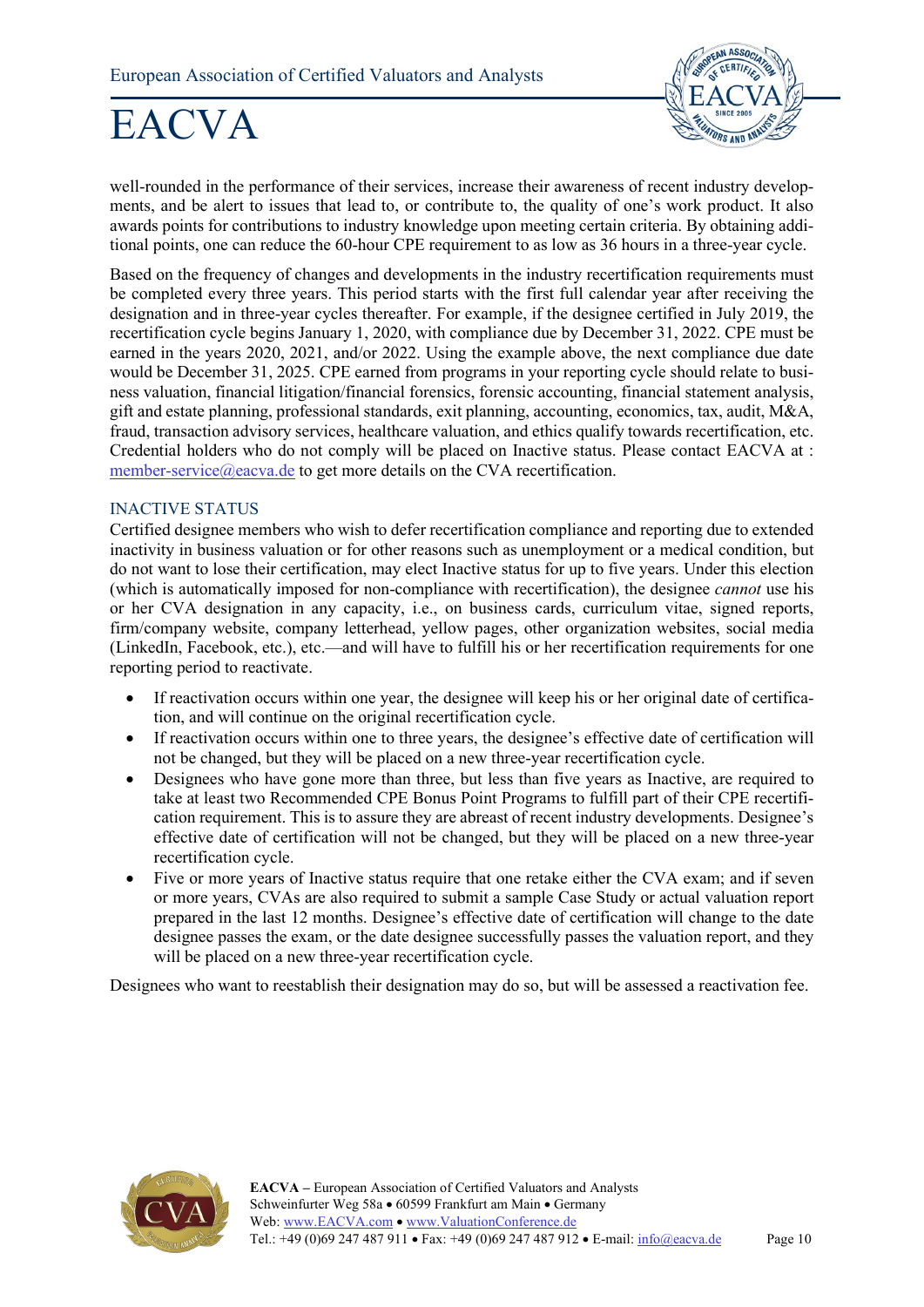

## <span id="page-10-0"></span>The Core Body of Knowledge for Business Valuations<sup>[1](#page-10-1)</sup>

|    |           | <b>SUBJECT MATTER</b>                                                     | <b>BOK Percentage</b><br><b>Emphasis on</b><br><b>CVA Exam</b> |
|----|-----------|---------------------------------------------------------------------------|----------------------------------------------------------------|
| Ι. |           | <b>OVERVIEW</b>                                                           | 4.0%                                                           |
|    | A.        | Purpose for business valuation                                            | 0.5%                                                           |
|    |           | Financial accounting<br>1.                                                |                                                                |
|    |           | 2.<br>Tax valuations                                                      |                                                                |
|    |           | 3.<br>Litigation                                                          |                                                                |
|    |           | 4.<br>Merger and acquisition                                              |                                                                |
|    | <b>B.</b> | Standards of value                                                        | 1.5%                                                           |
|    |           | Definitions of standards of value, including<br>1.                        |                                                                |
|    |           | Fair market value (U.S. based definition as starting point)<br>a)         |                                                                |
|    |           | Statutory fair value<br>b)                                                |                                                                |
|    |           | Financial reporting fair value<br>c)                                      |                                                                |
|    |           | <b>IFRS</b><br>(1)                                                        |                                                                |
|    |           | <b>U.S. GAAP</b><br>(2)                                                   |                                                                |
|    |           | Investment (strategic) value<br>d)                                        |                                                                |
|    |           | Intrinsic (fundamental) value<br>e)                                       |                                                                |
|    |           | Relationship between purpose of the valuation and standard of value<br>2. |                                                                |
|    | C.        | Premise of value                                                          | $0.5\%$                                                        |
|    |           | 1.<br>Going concern                                                       |                                                                |
|    |           | 2.<br>Assemblage of assets                                                |                                                                |
|    |           | 3.<br>Liquidation (orderly or forced)                                     |                                                                |
|    | D.        | Principles of value                                                       | 1.0%                                                           |
|    |           | 1.<br>Value is determined as of specific point in time                    |                                                                |
|    |           | 2.<br>Value reflects prospective cash flow                                |                                                                |
|    |           | 3.<br>Value reflects the level of risk into the rate of return            |                                                                |
|    |           | $\overline{4}$ .<br>Value is influenced by liquidity                      |                                                                |
|    | E.        | Levels of value                                                           | $0.5\%$                                                        |
|    |           | 1.<br>Lack of control (minority vs. control)                              |                                                                |
|    |           | Marketable vs. non-marketable<br>2.                                       |                                                                |
|    |           | 3.<br>Strategic and investment value                                      |                                                                |
| П. |           | PROFESSIONAL RESPONSIBILITIES AND STANDARDS                               | 4.5%                                                           |
|    | $A$ .     | <b>NACVA</b> Standards                                                    | 1.5%                                                           |
|    | Β.        | Ethical considerations                                                    | $1.0\%$                                                        |
|    | C.        | Communicating and reporting analysis and results                          | $1.0\%$                                                        |
|    | D.        | Roles of the valuation analyst in litigation services                     | 1.0%                                                           |

<span id="page-10-1"></span><sup>&</sup>lt;sup>1</sup> All rights reserved. No part of this work covered by the copyrights herein may be reproduced or copied in any form or by any means—graphically, elec*tronically or mechanically, including photocopying, audio/video recording or information storage and retrieval of any kind—without the express written permission of the National Association of Certified Valuators and Analysts.*

<sup>© 2017</sup> National Association of Certified Valuators and Analysts® (NACVA®). Published 2/6/17

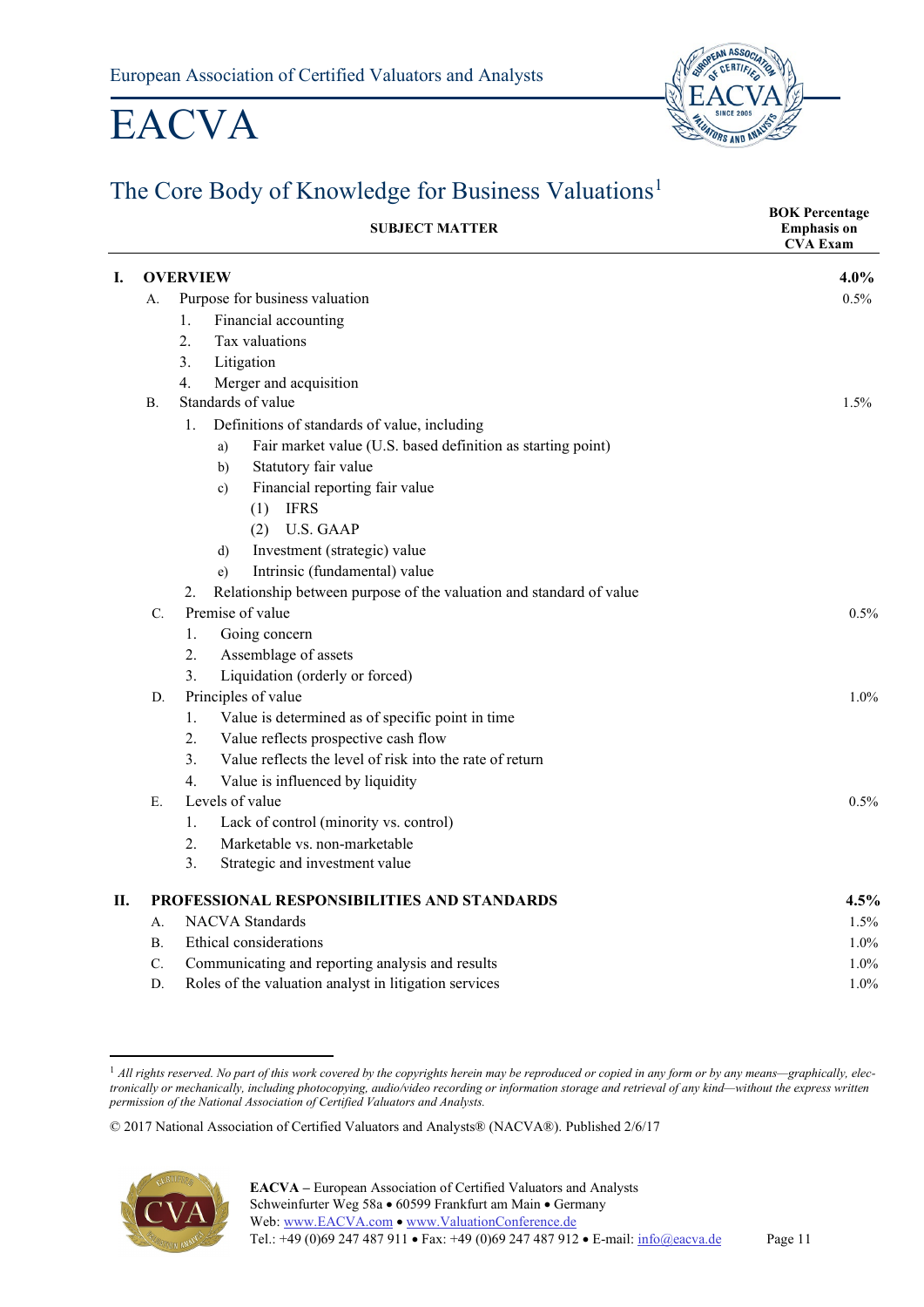

|     |                             | <b>SUBJECT MATTER</b>                                                                                                                                                                                                          | <b>BOK Percentage</b><br><b>Emphasis on</b><br><b>CVA Exam</b> |
|-----|-----------------------------|--------------------------------------------------------------------------------------------------------------------------------------------------------------------------------------------------------------------------------|----------------------------------------------------------------|
| Ш.  |                             | ENGAGEMENT ACCEPTANCE AND PLANNING                                                                                                                                                                                             | $3.0\%$                                                        |
|     | А.                          | Defining the engagement<br>1.<br>Valuation date and its importance<br>2.<br>Structure of the entity<br>3.<br>Interest being valued<br>4.<br>Purpose and objective of valuation<br>5.<br>Standard of value and premise of value | $1.0\%$                                                        |
|     |                             | 6.<br>Conflict checks                                                                                                                                                                                                          |                                                                |
|     | В.                          | <b>Engagement Letters</b>                                                                                                                                                                                                      | $1.0\%$                                                        |
|     |                             | 1.<br>Purpose<br>2.<br>Content                                                                                                                                                                                                 |                                                                |
|     | $\mathbb{C}$ .              | Acceptance                                                                                                                                                                                                                     | $1.0\%$                                                        |
|     |                             | Experience<br>1.                                                                                                                                                                                                               |                                                                |
|     |                             | 2.<br>Staffing                                                                                                                                                                                                                 |                                                                |
|     |                             | 3.<br>Expectations                                                                                                                                                                                                             |                                                                |
| IV. | <b>QUALITATIVE ANALYSIS</b> |                                                                                                                                                                                                                                | $9.0\%$                                                        |
|     | A.                          | International Sources of Data                                                                                                                                                                                                  | 1.5%                                                           |
|     | В.                          | Economic Environment                                                                                                                                                                                                           |                                                                |
|     |                             | Macro-environment<br>1.                                                                                                                                                                                                        |                                                                |
|     |                             | 2.<br>Micro-environment                                                                                                                                                                                                        |                                                                |
|     |                             | 3.<br>Relationship of economic activity to the valuation                                                                                                                                                                       |                                                                |
|     | C.                          | Industry background                                                                                                                                                                                                            | $3.0\%$                                                        |
|     |                             | Economic data<br>1.                                                                                                                                                                                                            |                                                                |
|     |                             | Structure, trends, and life cycle<br>2.                                                                                                                                                                                        |                                                                |
|     |                             | 3.<br>Market and competitive analysis                                                                                                                                                                                          |                                                                |
|     | D.                          | Company background                                                                                                                                                                                                             | $3.0\%$                                                        |
|     |                             | Company structure and ownership<br>1.                                                                                                                                                                                          |                                                                |
|     |                             | 2.<br>Site visit and interviews with key personnel                                                                                                                                                                             |                                                                |
|     |                             | 3.<br>History and nature                                                                                                                                                                                                       |                                                                |
|     |                             | Economic data (cost structure, pricing power, marginal analysis)<br>4.                                                                                                                                                         |                                                                |
|     |                             | SWOT analysis (Strengths, Weaknesses, Opportunities, and Threats)<br>5.                                                                                                                                                        |                                                                |
| V.  |                             | <b>QUANTITATIVE ANALYSIS</b>                                                                                                                                                                                                   | 15.5%                                                          |
|     | А.                          | <b>Financial statements</b>                                                                                                                                                                                                    | 4.5%                                                           |
|     |                             | Source (audited/reviewed/compiled/tax returns/internal)<br>1.                                                                                                                                                                  |                                                                |
|     |                             | 2.<br>Number of years to obtain                                                                                                                                                                                                |                                                                |
|     |                             | Common size<br>3.<br>4.<br>Trend analysis                                                                                                                                                                                      |                                                                |
|     |                             | 5.<br>Ratios                                                                                                                                                                                                                   |                                                                |
|     |                             | Comparative analysis<br>6.<br>Specific company<br>a)                                                                                                                                                                           |                                                                |

b) Industry averages

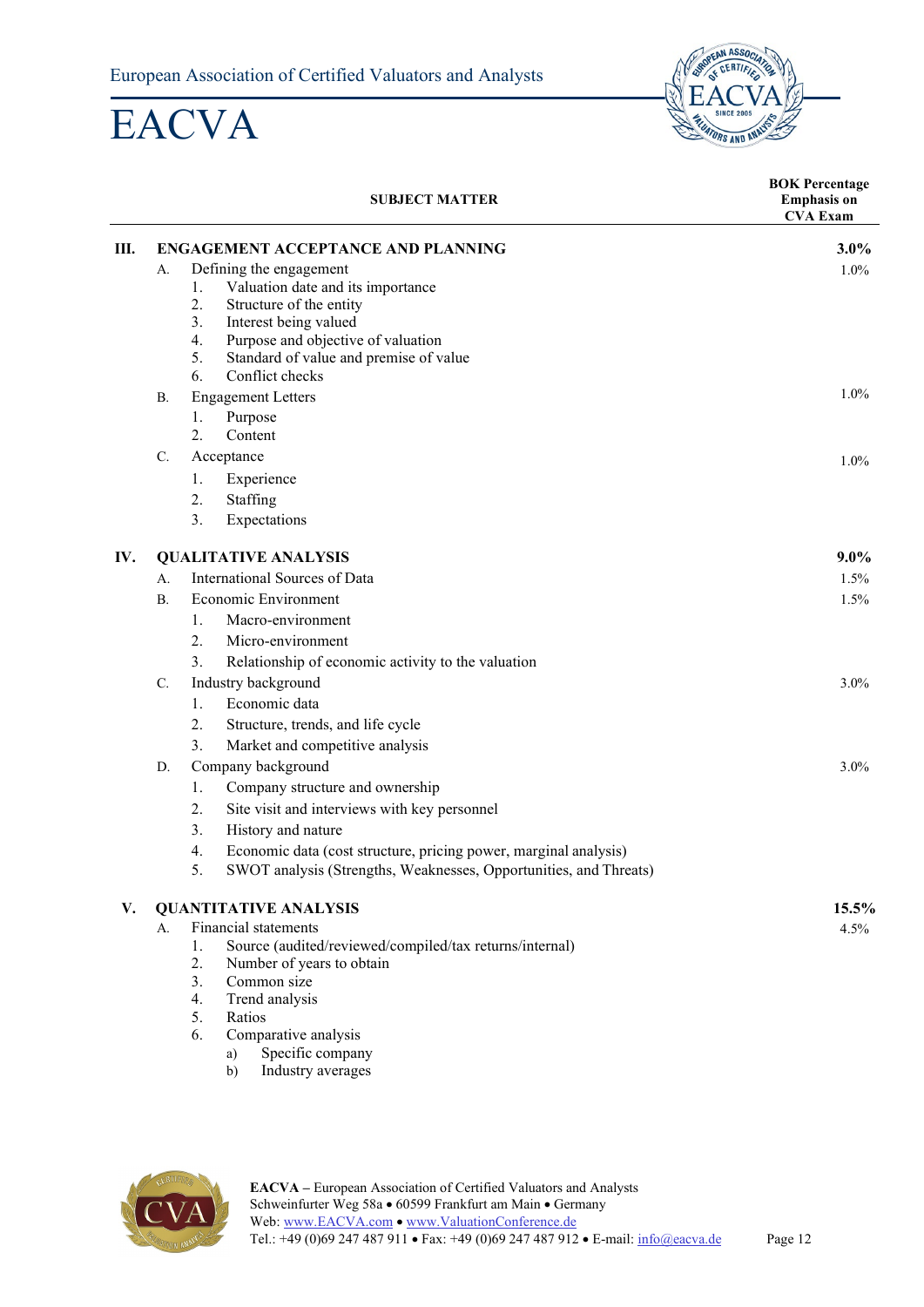

|     |           |    | <b>SUBJECT MATTER</b>                                                                                                                               | <b>BOK Percentage</b><br><b>Emphasis on</b><br><b>CVA Exam</b> |
|-----|-----------|----|-----------------------------------------------------------------------------------------------------------------------------------------------------|----------------------------------------------------------------|
|     | <b>B.</b> |    | Adjustments to financial statements                                                                                                                 | 4.5%                                                           |
|     |           | 1. | Normalizing                                                                                                                                         |                                                                |
|     |           |    | Control vs. non-control<br>a)                                                                                                                       |                                                                |
|     |           |    | Discretionary<br>b)                                                                                                                                 |                                                                |
|     |           |    | Reasonable compensation analysis<br>$\mathbf{c})$                                                                                                   |                                                                |
|     |           |    | Extraordinary/non-recurring<br>d)                                                                                                                   |                                                                |
|     |           | 2. | Operating vs. non-operating items                                                                                                                   |                                                                |
|     |           | 3. | Off-balance sheet and unrecorded items                                                                                                              |                                                                |
|     | C.        |    | <b>Statistical Analysis</b>                                                                                                                         | 3.0%                                                           |
|     |           | 1. | Measures of central tendency (arithmetic, harmonic, geometric means)                                                                                |                                                                |
|     |           | 2. | Measures of dispersion (including variance and standard deviation)                                                                                  |                                                                |
|     |           | 3. | Statistical strengths of numerical relationships (including covariance,<br>correlation, coefficient of determination, and coefficient of variation) |                                                                |
|     |           | 4. | Linear regression                                                                                                                                   |                                                                |
|     | D.        |    | Types of benefit streams and selection                                                                                                              | 3.5%                                                           |
|     |           | 1. | Selection of appropriate time periods (including mid-year convention)                                                                               |                                                                |
|     |           | 2. | Selection of appropriate type of income/cash flow                                                                                                   |                                                                |
|     |           | 3. | Growth assumptions                                                                                                                                  |                                                                |
|     |           |    | Trend line projected<br>a)<br>Constant                                                                                                              |                                                                |
|     |           |    | b)<br>Erratic<br>$\mathbf{c})$                                                                                                                      |                                                                |
|     |           |    | Level<br>$\mathbf{d}$                                                                                                                               |                                                                |
|     |           |    | Declining growth approaches<br>e)                                                                                                                   |                                                                |
|     |           | 4. | Historical vs. projection based on considerations                                                                                                   |                                                                |
|     |           | 5. | Relating effects due to economic/industry events and trends                                                                                         |                                                                |
| VI. |           |    | <b>VALUATION APPROACHES</b>                                                                                                                         | 28%                                                            |
|     |           |    | A. Income approach                                                                                                                                  | 10%                                                            |
|     |           | 1. | General theory                                                                                                                                      |                                                                |
|     |           | 2. | Defining applicable income/cash flow                                                                                                                |                                                                |
|     |           | 3. | Sources of data                                                                                                                                     |                                                                |
|     |           | 4. | Capitalization vs. discount rates                                                                                                                   |                                                                |
|     |           | 5. | Commonly used methods                                                                                                                               |                                                                |
|     |           |    | Discounted economic income/cash flow method (DCF) (multi-stage model)<br>a)                                                                         |                                                                |
|     |           |    | (1) The method is applied using cash flow available to invested capital                                                                             |                                                                |
|     |           |    | (2) The method is applied using cash flow available to equity                                                                                       |                                                                |
|     |           |    | Capitalized economic income/cash flow method (CCF), including<br>b)                                                                                 |                                                                |
|     |           |    | Gordon Growth Model (constant growth model)<br>(1) The method is applied using cash flow available to invested capital                              |                                                                |
|     |           |    | (2) The method is applied using cash flow available to equity                                                                                       |                                                                |
|     |           |    | Excess earnings (cash flow) method<br>c)                                                                                                            |                                                                |
|     |           |    | Dividend paying capacity<br>$\mathbf{d}$                                                                                                            |                                                                |
|     |           |    |                                                                                                                                                     |                                                                |

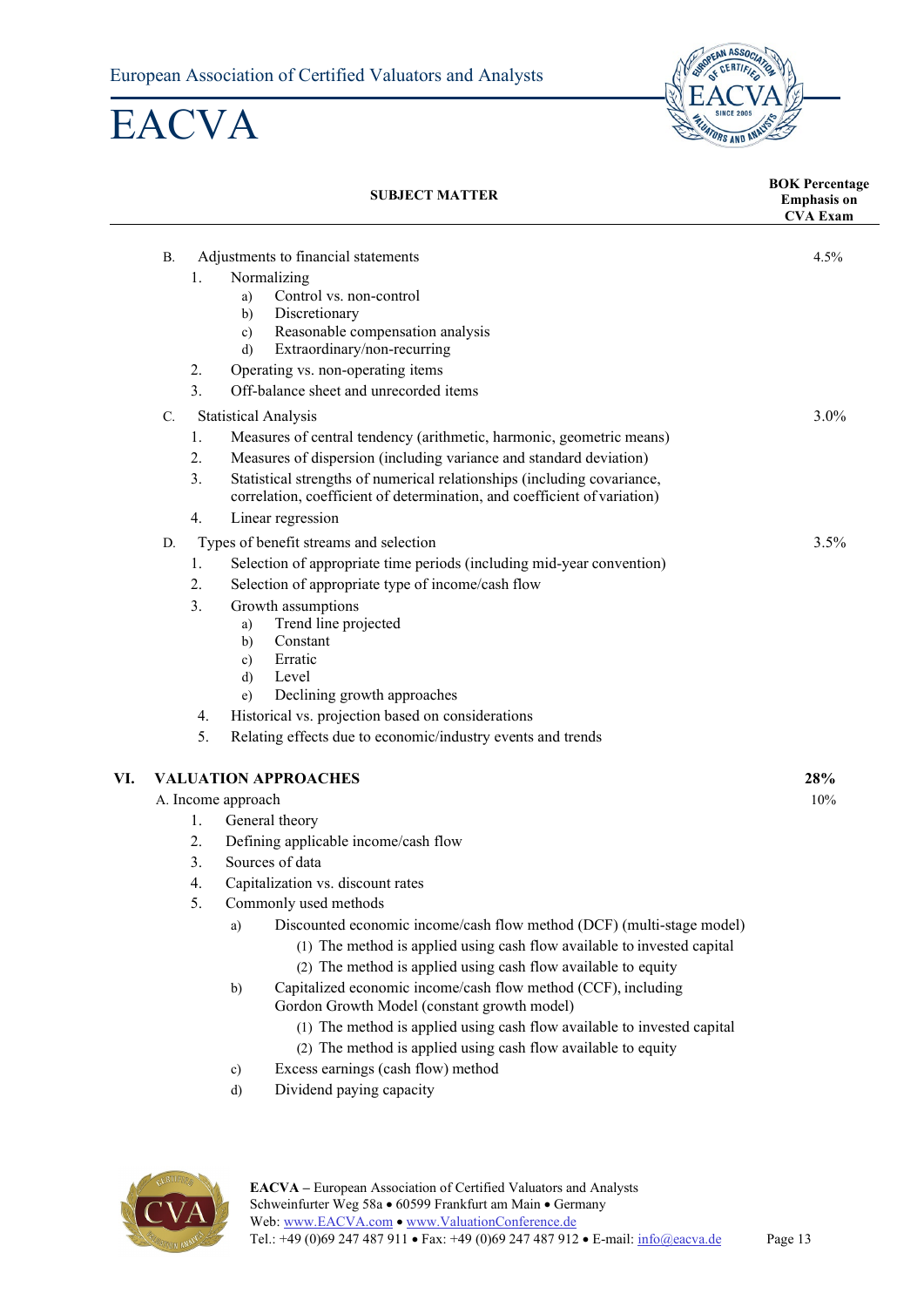



#### **SUBJECT MATTER BOK Percentage Emphasis on CVA Exam** B. Market approach 8.0% 1. General theory 2. Commonly used methods a) Transactions in subject company's stock b) Transactions/sales of companies similar to subject (1) Guideline public companies (a) General theory (b) Selecting guideline companies i) Sources of data ii) Size adjustments (c) Equity vs. invested capital (including multiples) (d) Selection of appropriate time periods (e) Selection of appropriate multiples i) Adjusting for growth, size, and company specific risk (2) Guideline merged and acquired companies (a) General theory (b) Sources of data/relevant transactional databases (c) Consideration of the selection of data points C. Asset Approach 6.0% 1. General theory 2. Sources of data 3. Commonly used methods a) Book value b) Net tangible value c) Adjusted net asset method (intangible and tangible assets) d) Excess earnings method e) Liquidation method (forced or orderly) 4. Identifying and valuing intangible assets a) Approaches and methods b) Estimated life c) Impairment 5. Off-balance sheet and unrecorded items (including tax issues) D. Sanity Checks 2.0% 2.0% 1. General theory 2. Sources of data 3. Commonly used methods a) Industry formulas ("Rules of Thumb") b) Justification of purchase E. Reconciliation of indicated values 2.0% and 2.0%

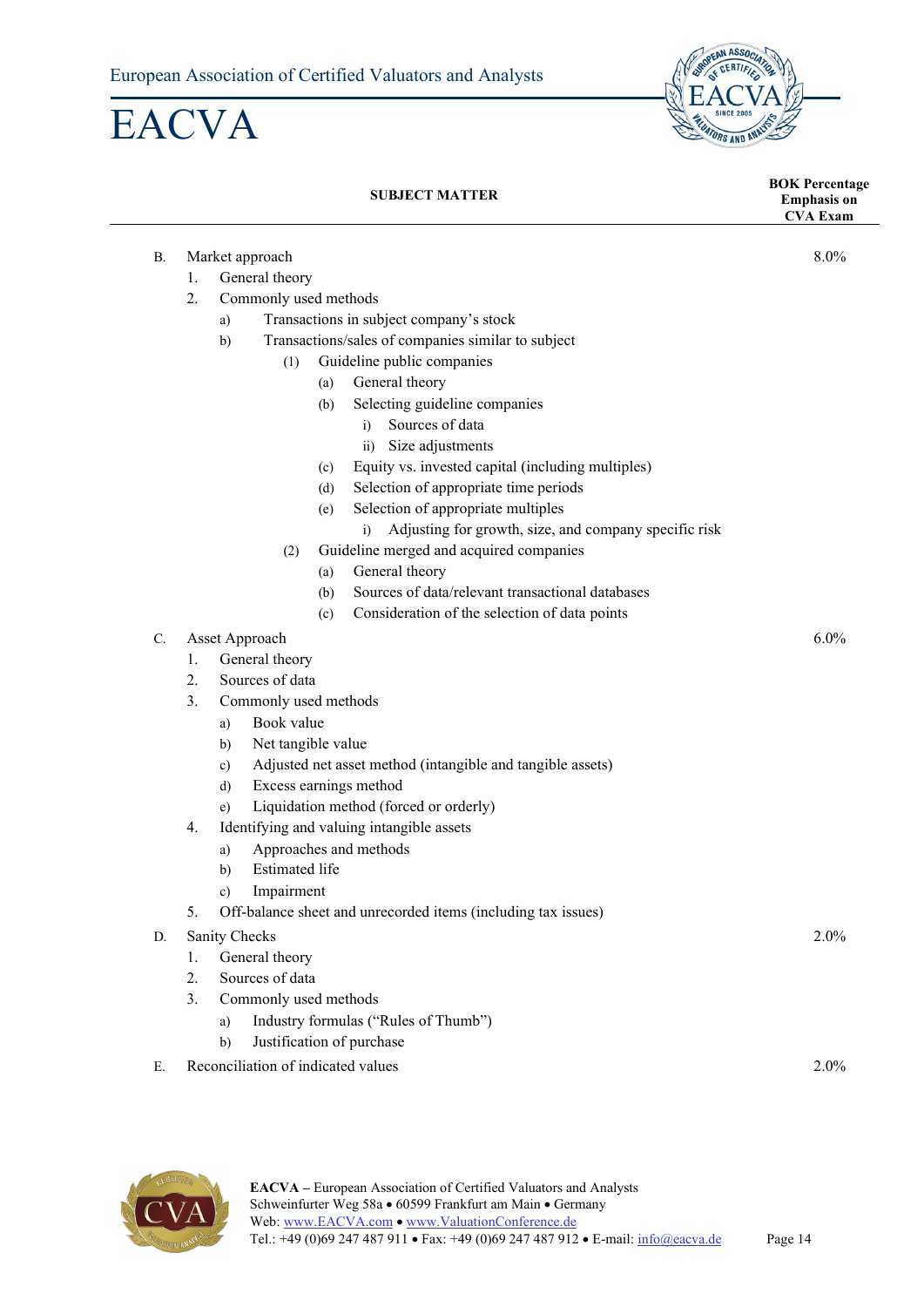

|       |                                                     | <b>SUBJECT MATTER</b>                                                                                                                                      | <b>BOK Percentage</b><br><b>Emphasis</b> on<br><b>CVA Exam</b> |
|-------|-----------------------------------------------------|------------------------------------------------------------------------------------------------------------------------------------------------------------|----------------------------------------------------------------|
| VIII. | COST OF CAPITAL CONCEPTS AND METHODOLOGY, AND OTHER |                                                                                                                                                            | 17.5%                                                          |
|       | А.                                                  | <b>PRICING MODELS</b><br>Capital asset pricing model (CAPM)                                                                                                | $6.0\%$                                                        |
|       |                                                     | Risk free rate<br>1.                                                                                                                                       |                                                                |
|       |                                                     | 2.<br>Equity risk premium                                                                                                                                  |                                                                |
|       |                                                     | 3.<br>Beta (ß) including un-levered and re-levered                                                                                                         |                                                                |
|       | <b>B.</b>                                           | Build-up method and Modified CAPM                                                                                                                          | 5.5%                                                           |
|       |                                                     | Risk free rate<br>1.                                                                                                                                       |                                                                |
|       |                                                     | 2.<br>Equity risk premium                                                                                                                                  |                                                                |
|       |                                                     | 3.<br>Beta (ß) including un-levered and re-levered                                                                                                         |                                                                |
|       |                                                     | Size risk premium<br>4.                                                                                                                                    |                                                                |
|       |                                                     | 5.<br>Industry risk premium                                                                                                                                |                                                                |
|       |                                                     | 6.<br>Company specific risk                                                                                                                                |                                                                |
|       |                                                     | Long-term sustainable growth<br>7.                                                                                                                         |                                                                |
|       |                                                     | 8.<br>Other                                                                                                                                                |                                                                |
|       | C.                                                  | Weighted average cost of capital                                                                                                                           | $4.0\%$                                                        |
|       | D.                                                  | Converting after tax risk rates to pre-tax rates                                                                                                           | $1.0\%$                                                        |
|       | Ε.                                                  | Other recognized methods (e.g. Gordon Growth, Arbitrage Pricing, Fama-                                                                                     | 1.0%                                                           |
|       |                                                     | French Three Factor, Market Multiples, Risk Rate Component Model)                                                                                          |                                                                |
| VIII. |                                                     | DISCOUNTS, PREMIUMS, AND OTHER ADJUSTMENTS                                                                                                                 | 13%                                                            |
|       | А.                                                  | Levels of value and effect on discounts and premiums                                                                                                       | 2.0%                                                           |
|       |                                                     | Synergistic value<br>1.                                                                                                                                    |                                                                |
|       |                                                     | 2.<br>Control value                                                                                                                                        |                                                                |
|       |                                                     | 3.<br>Non-controlling, marketable value                                                                                                                    |                                                                |
|       |                                                     | 4.<br>Non-controlling, non-marketable value                                                                                                                |                                                                |
|       | <b>B.</b>                                           | Adjustments for Control Issues                                                                                                                             | $3.5\%$                                                        |
|       |                                                     | General theory<br>1.                                                                                                                                       |                                                                |
|       |                                                     | Sources of data<br>2.                                                                                                                                      |                                                                |
|       |                                                     | 3.<br>Ownership characteristics                                                                                                                            |                                                                |
|       |                                                     | 4.<br>Magnitude                                                                                                                                            |                                                                |
|       |                                                     | Relationship to how benefit stream is defined<br>5.                                                                                                        |                                                                |
|       | C.                                                  | Adjustments for Marketability Issues                                                                                                                       | 3.5%                                                           |
|       |                                                     | General theory<br>1.                                                                                                                                       |                                                                |
|       |                                                     | Sources of data<br>2.                                                                                                                                      |                                                                |
|       |                                                     | 3.<br>Ownership characteristics                                                                                                                            |                                                                |
|       |                                                     | 4.<br>Restrictions on transferability                                                                                                                      |                                                                |
|       |                                                     | 5.<br>Magnitude                                                                                                                                            |                                                                |
|       |                                                     | Models<br>6.                                                                                                                                               |                                                                |
|       | D.                                                  | Discounts and premiums $-$ understanding the empirical studies                                                                                             | $2.0\%$                                                        |
|       | Ε.                                                  | Subsequent events                                                                                                                                          | 1.0%                                                           |
|       | ${\bf F}.$                                          | Other valuation discounts and adjustments (e.g. Key Person, Blockage,<br>Restrictive Agreement, Lack of Voting, Lack of Liquidity, Contingent Liabilities) | 1.0%                                                           |

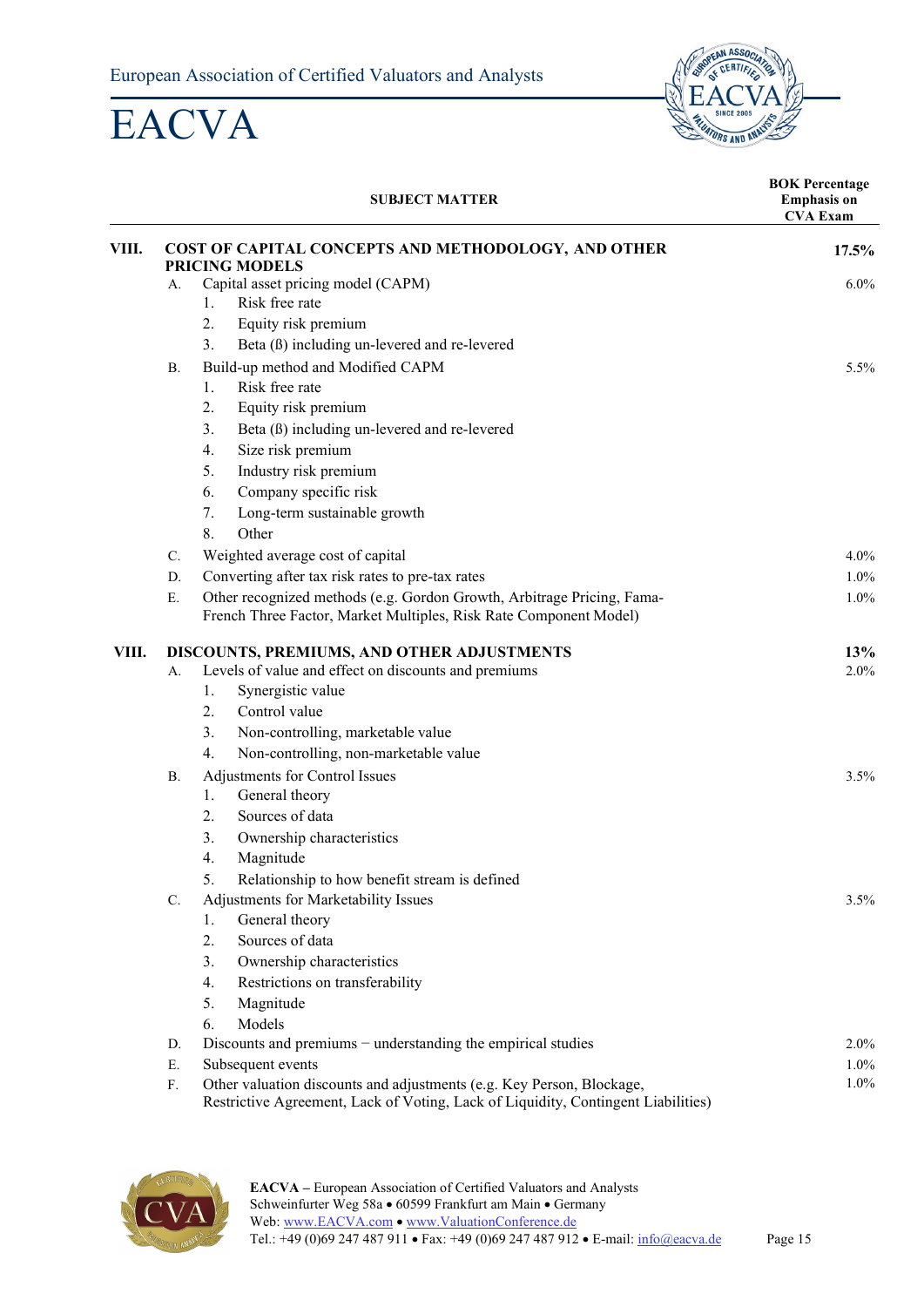

|     |                                  | <b>SUBJECT MATTER</b>                                                                                                 | <b>BOK Percentage</b><br><b>Emphasis on</b><br><b>CVA Exam</b> |
|-----|----------------------------------|-----------------------------------------------------------------------------------------------------------------------|----------------------------------------------------------------|
| IX. | <b>SPECIAL PURPOSE VALUATION</b> | 5.5%                                                                                                                  |                                                                |
|     | А.                               | Intangible assets                                                                                                     | $2.0\%$                                                        |
|     | <b>B.</b>                        | Debt securities                                                                                                       | $0.5\%$                                                        |
|     | $\mathcal{C}$ .                  | Convertible securities                                                                                                | $0.5\%$                                                        |
|     | D.                               | Preferred stock                                                                                                       | $0.5\%$                                                        |
|     | Ε.                               | Stock options                                                                                                         | $0.5\%$                                                        |
|     | F.                               | Voting vs. Non-voting stock                                                                                           | $0.5\%$                                                        |
|     | G.                               | Professional vs. practice goodwill                                                                                    | $0.5\%$                                                        |
|     | Н.                               | Other special purpose valuations (e.g. Fair Value, Mergers and Acquisitions,<br>Pension Benefits, Insurance policies) | $0.5\%$                                                        |

**Total 100%**

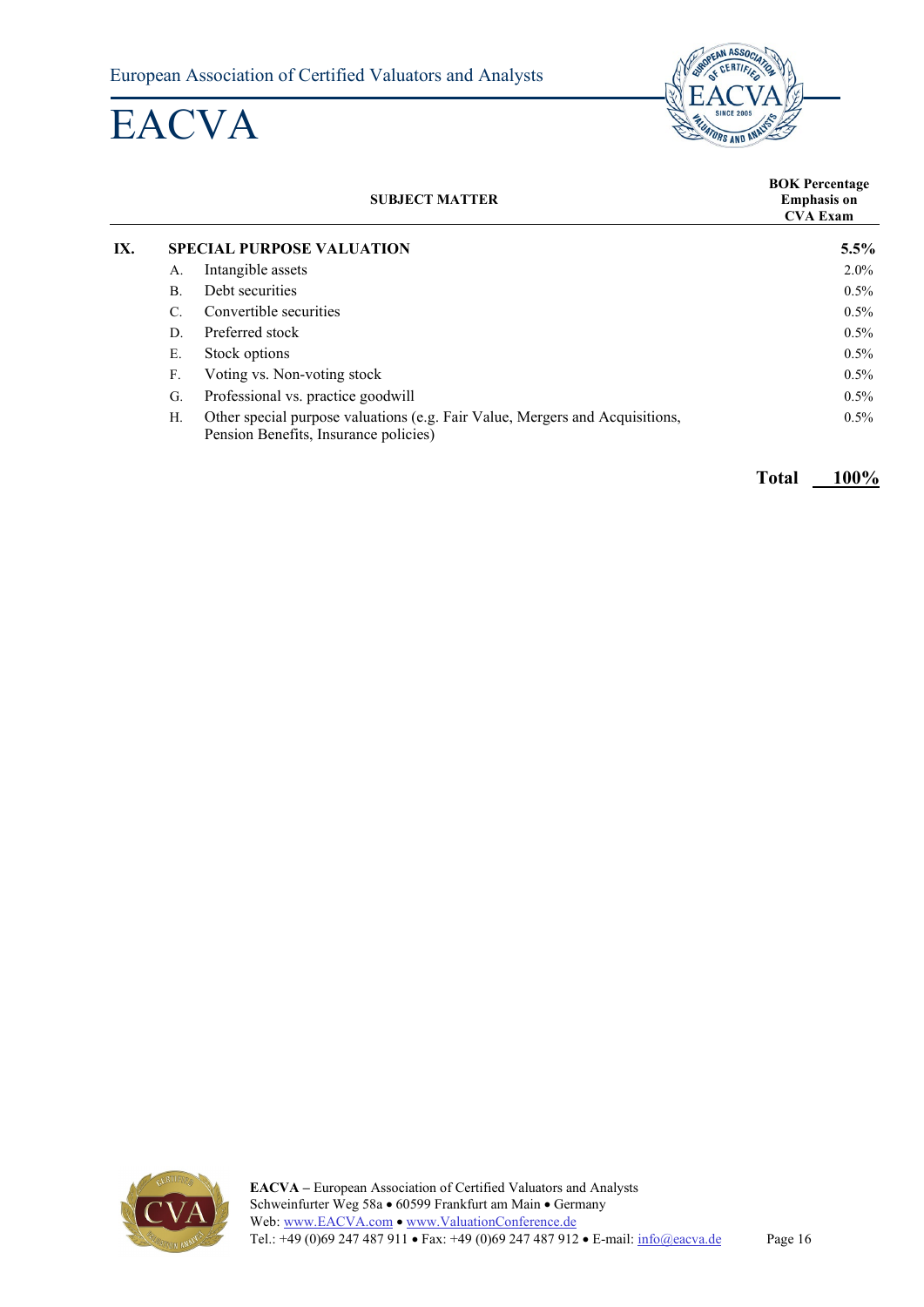

### <span id="page-16-0"></span>CVA Candidate Status

Designation applicants, who are seeking to attain the CVA designation and have passed EACVA's/NACVA's proctored Certification Exam and have demonstrated that they meet Experience Threshold, but who *lack the necessary Experience Requirement*, can use the designation; however, the designation applicant must display the qualification "*Candidate*" after the designation, i.e., *CVA Candidate*. The designation candidate has up to three years to fulfill the applicable Experience Requirement and to attest to such evidence, at which time the qualification of "Candidate" will no longer be required to be displayed with the designation. If such evidence is not produced within three years, the designation applicant will lose the right to use the designation altogether. Candidates must comply with EACVA's/NACVA's recertification requirements.

### <span id="page-16-1"></span>Fees & Cancellations

The CVA training fee covers:

- Live class five-day training / 45 hours of continuing training credit
- Electronic course materials prior to the training as well as excel models and backup materials
- For on-site classroom courses: Networking dinner/get together on Monday, welcome coffee, morning and afternoon coffee breaks with snacks, luncheons from Monday to Friday, electric power and wireless internet access (WiFi).

#### The examination fee covers:

- Administration of the proctored CVA Certification Exam the day following training courses or online
- CVA Exam Q&A Study Guide
- For on-site exams (following the training courses): meals and beverages before and during the proctored exam; lunch after the exam
- Correction of multiple choice tests
- The cost to issue and review the Case Study
- Candidates may also pay the exam fee as a package price with a training course.

#### Cancellations/Reschedule/Refund Policy for Training:

- Cancellations must be sent in writing.
- For cancellations received up to 30 days prior to the first day of training an administration fee of  $\epsilon$  150 (19% VAT may apply) will bei charged.
- Cancellations received up to 15 days prior to the first day of training will incur a  $\epsilon$  500 (19% VAT may apply) cancellation fee.
- Cancellations made less than 14 days prior to the first day or the event and non-attendance or withdrawal on or after the program start date will incur the full participation fee.
- If a participant is unable to attend last minute due to extenuating circumstances and wish to avoid a cancellation charge, he/she can EACVA at  $\frac{info@eacva.de}{info@eacva.de}$  e.g. with a medical note.
- EACVA offers the opportunity to send in a substitute participant at no extra charge or transfer to the next session if you are unable to attend the program, you may name a replacement candidate.
- There is no charge to reschedule a CVA proctored exam.
- There are no exceptions to this policy.